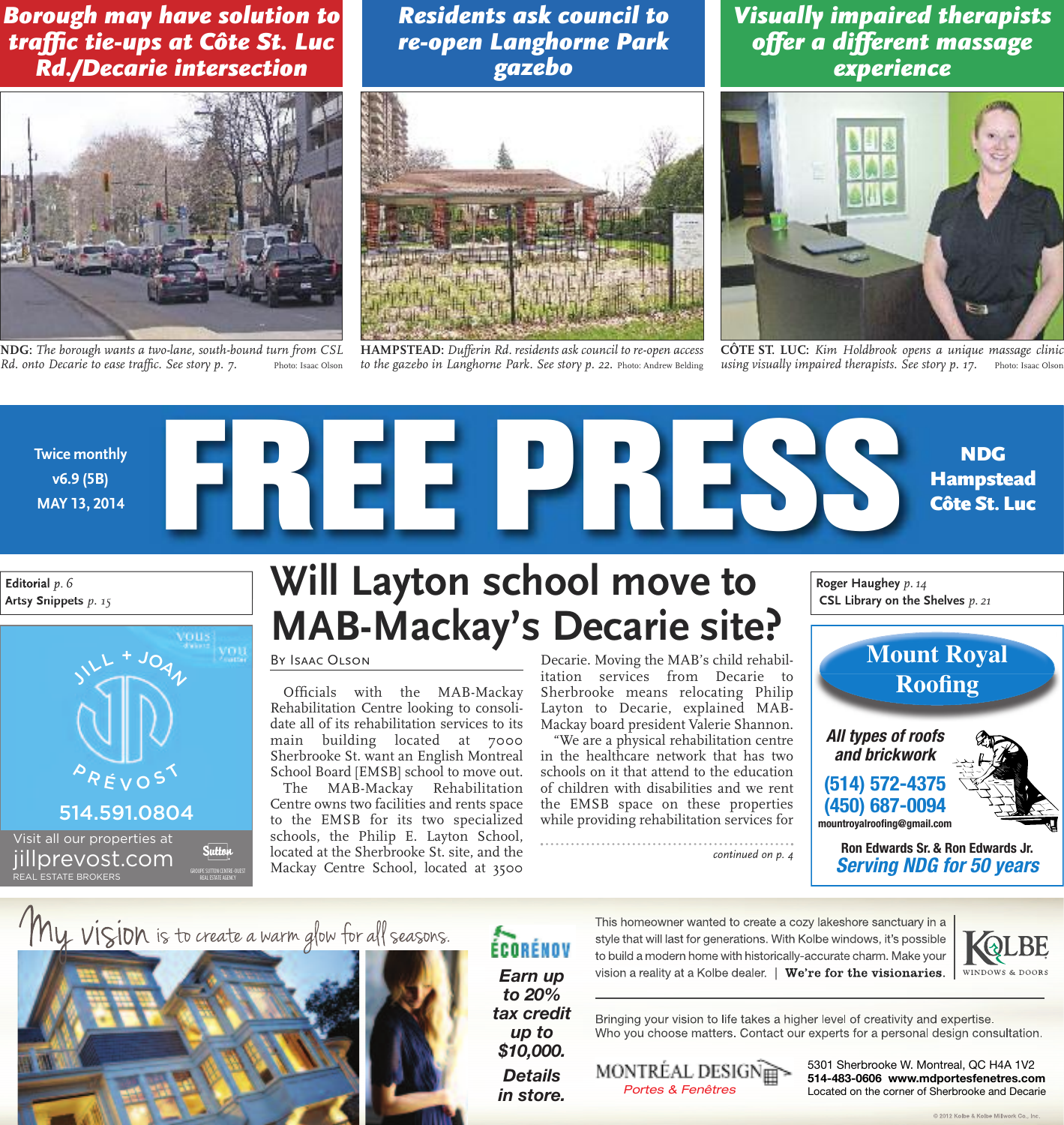# **JPL celebrates 100 years**

By Isaac Olson

The Jewish Public Library (JPL), located at 5151 Côte St. Catherine Rd., is celebrating 100 years of multilingual library services that are available for everybody — not just the Jewish population.

"For any not-for-profit to survive, much less thrive, for 100 years is a statement of the value of the institution," said executive director Michael Crelinsten.

"I suppose, in some respects, the most unique thing about the JPL is that it is a grassroots organization. This is an institution created by immigrants who came here to start a new life while facing all the challenges that one faces when immigrating to a new country."

The library was founded as a Yiddish institution since Jewish people immigrating to Canada at the time spoke Yiddish as a mother tongue. Having a library was a priority for that community and in the last 100 years, it grew, changed locations five times and, he said, now offers services in English, French, Hebrew and Russian.

"As the community has grown and diversified, so has the library," said Crelinsten. "Now we are working with the borough to make this into a neighbourhood library that is open to the entire cross section of this borough."

While the Côte des neiges-NDG borough council has discussed cutting its long-time funding to the JPL, Crelinsten said he has been negotiating with officials for a sustained partnership.

"We are talking with the borough and we are hoping that, in the final analysis, the proposed cut won't actually materialize," he said, noting he is aware that the borough is under financial pressure. "We



*Jewish Public Library executive director Michael Crelinsten.* Photo: Isaac Olson

are all looking at each and every dollar very carefully. That being said, there is a tendency on the part of leadership, in the face of fiscal challenges, to exact cuts in the cultural sector, be it libraries, museums and community centres, because there is a feeling that is where the impact will be felt the least."

Part of that, he said, is because public officials aren't willing to cut back on front-line services like healthcare, but eroding the spending on cultural services, he said, erodes the community's identity.

"The JPL is a library for this area and not just for the Jewish community," he said. "We are providing an absolute service to this community."

To celebrate 100 years, there will be archival exhibits this summer as well as a full-day symposium on the JPL's history in October. For more information, visit: Jewishpubliclibrary.org

### *Six in the city fundraiser*



*On April 24, from noon to 10:00 pm, the Mount Sinai Hospital Foundation, in partnership with* Rockland Centre in Town of Mount Royal, held its fourth annual "Six in the City" event. This fashion*filled fundraiser provided participants with an exclusive discount shopping opportunity while raising* money for the Côte St. Luc-based hospital. Tickets were \$50 for those under 35 years of age and \$75 for *the over-36 crowd. In the photo, the event's co-chairs are, from left: Sharon Smith, Leslie Cons and Jessica* Choeke. **Photo:** Isaac Olson **Photo: Isaac Olson** Photo: Isaac Olson

#### **CSL resident saves life in Montreal West**

Matthew Lassman, a student at Royal West Academy and a Côte St. Luc resident, is being publicly acknowledged by his school for saving a choking man's life on February 26 at the Pâtisserie de la Gare, located on Westminster Ave. in Montreal West.

Lassman and a friend were in the pastry shop for lunch when a man began choking, according to an English Montreal School Board (EMSB) press release. Lassman, with no formal first aid or CPR training, asked the man if he was choking and, when the man failed to respond, Lassman administered abdominal thrusts to dislodge the food.

According to the release, Sheena McLaughlin, an employee at the Pâtisserie, said, "He [Lassman] just stood up and did it without thinking … I really didn't know what was going on until I saw the piece of food come flying out."

# **Holdbrook opens massage studio with blind therapists**

#### By Isaac Olson

Kim Holdbrook, a massage therapist from NDG, recently opened a unique studio in Côte St. Luc where all the massage therapist are, like Holdbrook, visually impaired — a disability, she explained, that is actually an asset when it comes to providing massage therapy.

"Really, my hands are my eyes," said Holdbrook, 45, who lost her vision at age 31 due to optic neuritis and learned, over time, to rely on her other senses to get through life. "I see with my hands."

While giving the *Free Press* a guided tour of her new studio, Hands That See,

located on Westminster Ave., it wasn't evident that Holdbrook is blind. She easily navigated the hall and three therapy rooms while explaining services that range from Swedish massage to reiki — a technique that works to pass invisible energy from practitioner to client. Holdbrook got her start practising reiki while working as a waitress at O. Noir a downtown restaurant where diners eat in a pitch black dining room and are waited on by visually impaired servers — and studying massage.

At first, she said, she found Montreal massage schools and studios resistant to training or even hiring a certified, visual-



*Kim Holdbrook in her Hands That See massage studio. Photo:* Isaac Olson *continued on p.* 19

ly impaired massage therapist. Whereas, she said, being blind is a requirement if one wants to provide massage therapy in South Korea.

As her studio grows, she said she hopes to train visually impaired students in massage. This really is something blind people can do for work — something she has done as a single mother to support her daughter. She was able to get off welfare, not rely on her disability pension and, eventually, open her own business with a little help from a provincial program dedicated to assisting entrepre-